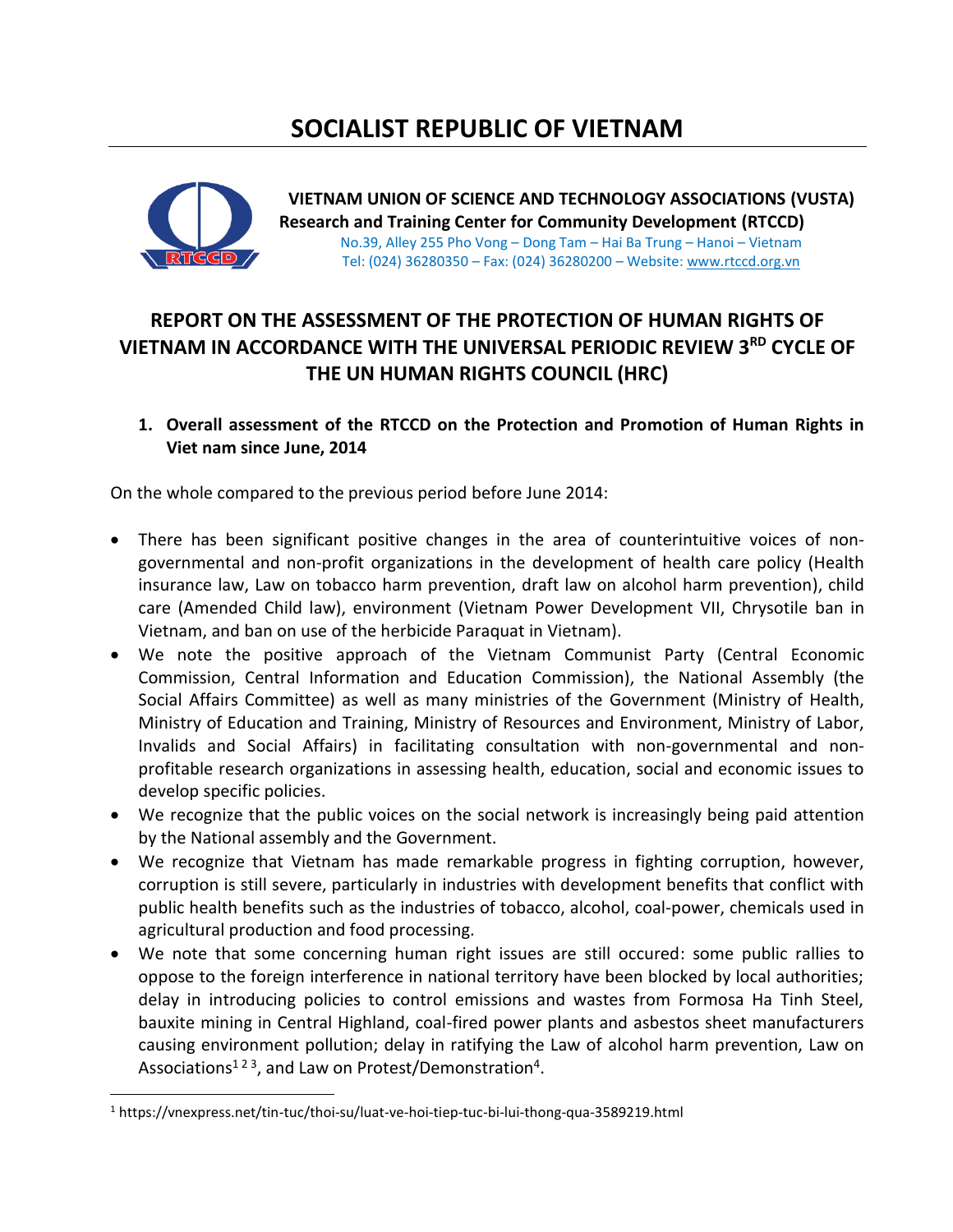- The Law of Cyber Security was ratified by National Assembly in June, 2018<sup>56</sup>. This law needs to be reviewed to ensure people's freedom of information sharing with the purpose of debate for the social progress and sustainable development.
- The cause of the challenges mentioned above is due to the fact that the government and the National Assembly are still more focused on economic development, which allows business enterprises intervene deeply in the policy making process that benefits the business while not fulfilling their commitments to social responsibility, and organizations representing civil society have not yet secured their legal and financial capacity to participate fully in the legislative, policy making and evaluation process to ensure the public interest. Widespread and deeprooted corruption has not been fundermentally resolved by promoting transparency and accountability of the public administration, as well as the participation in independent monitoring and evaluation from non-profit organizations representing civil society was not legalized.

### **2. The specific implementation of child rights through RTCCD's assessment:**

#### 2.1.The attention of the Governemnt with regards to child rights in Vietnam:

Based on RTCCD's field research evidence in Ha Nam province (Red River Delta, northern Vietnam), it is evident that: Well-nourished children, who interact early and live in a safe and favorable environment in their early years, are more likely to develop their optimal potential. Integration of health services, culture, education and social welfare is to maximize interventions for early childhood at home and in the community. From 2013, the RTCCD has collaborated with national and international experts to call for the Vietnamese government to recognize and implement *the Right of Caring for the Comprehensive Development of Children in Early Years*. As a result, this right is regulated in the Children's Law 2016. At the same time, it is stated in Resolution No. 63/NQ-CP of the Government and Resolution No.142/2016/QH13 of the National Assembly in order to contribute to the achievement of Sustainable Development Goals. This is a commitment that Vietnam has made. To implement this provision, in 2017, the Government has developed a project named "*Caring for the Comprehensive Development of Children in Early Years in the Family and Community for the Period 2018-2025*" *7* .

2.2. The Children's Law of 2016 passed by the National Assembly of Viet Nam provides a more detailed mechanism for planning and monitoring the implementation of children's rights at all levels of management, and ensuring adequate resources for the implementation of children's rights. In particular, the Law consolidates the child protection system of 3 levels (as stipulated in Chapter 4-Child Protection) with the priority given to Level 1: prevention, through the strengthening of the network of public officials, social workers and collaborators working on family

early-childhood-development.html

 $\overline{\phantom{a}}$ 

<sup>2</sup> <https://www.economist.com/asia/2016/11/24/a-plan-to-legalise-vietnams-private-charities-and-clubs-is-shelved>

<sup>3</sup> <https://vietnamnews.vn/politics-laws/344927/experts-slam-draft-law-on-association.html#DjTKzBF3XQ1boCTB.97>

<sup>4</sup> <http://vneconomy.vn/chinh-phu-van-chua-chuan-bi-xong-luat-bieu-tinh-20180518203833331.htm>

<sup>&</sup>lt;sup>5</sup> <http://www.nhandan.com.vn/chinhtri/item/36677802-quoc-hoi-thong-qua-luat-an-ninh-mang.html>

<sup>6</sup> <https://vietnamnews.vn/politics-laws/449739/na-passes-cybersecurity-law.html#CyHTwfY4Y5PyomKh.97>

<sup>7</sup> http://www.un.org.vn/en/unicef-agencypresscenter2-89/4610-national-consultative-workshop-on-mobile-integrated-